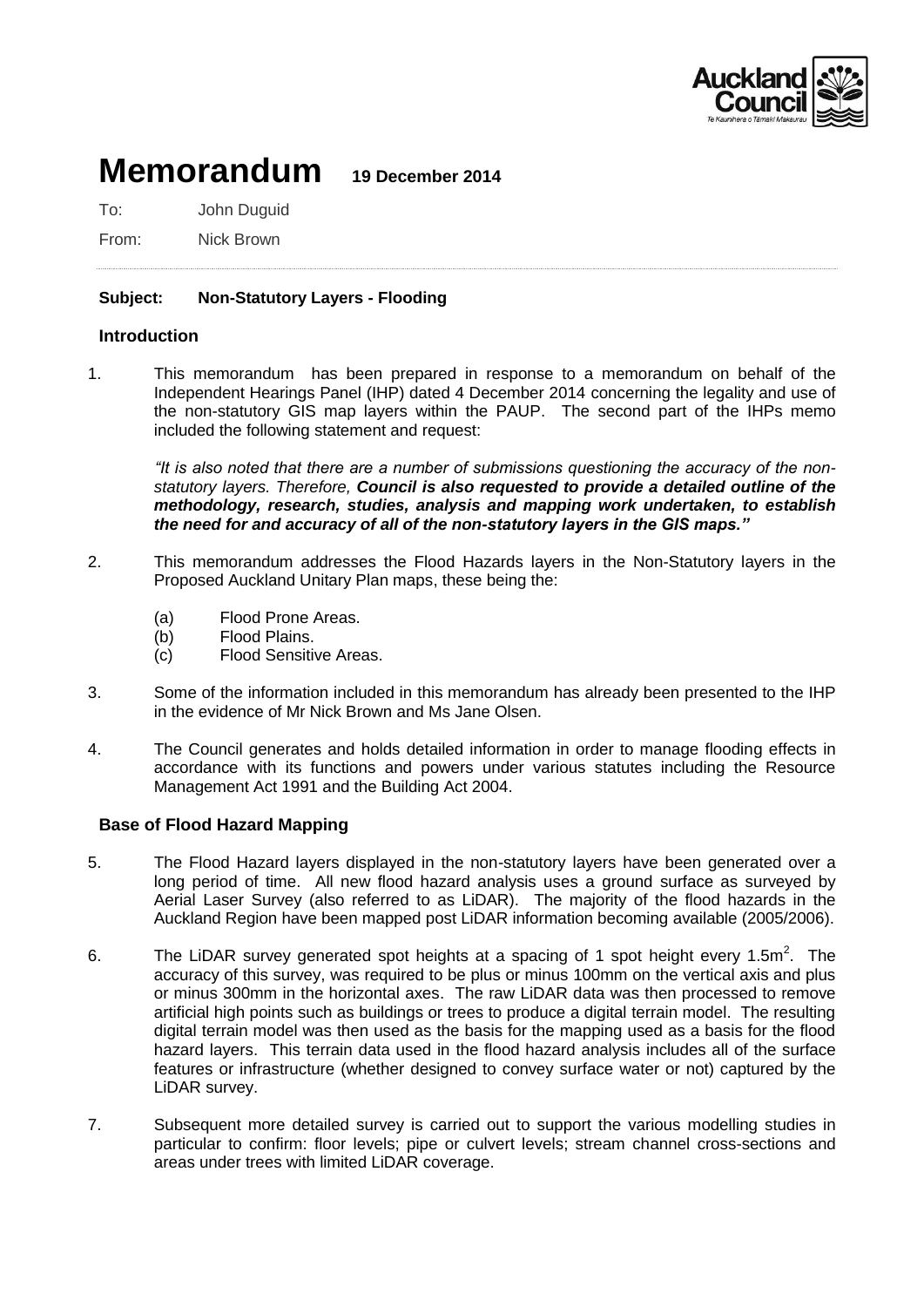## **Flood Prone Areas**

8. Flood prone areas are defined as:

*"The extent of land within a topographical depression that water will pond on in a 1 percent flood event, assuming any outlet to the depression is blocked."*

- 9. Topographical depressions can occur either naturally or as a result of man-made features which act as dams when stormwater outlets are blocked. Flood prone areas typically include depressions formed by road/railway/motorway embankments which were built across natural gullies, some of the depressions in the Auckland region are also from volcanic activity or sand dune depressions in coastal areas.
- 10. The flood prone areas shown on the Flood Hazards Layer were generated using the ground surface as surveyed by Aerial Laser Survey (also referred to as LiDAR).
- 11. The flood prone areas were created by taking the LiDAR data and using GIS techniques the depressions in the terrain were identified. The outlet elevation for overland flows from these depressions (that is the low point of the high point) was then similarly identified and the area of land below this outlet level was then identified as a flood prone area. The outlet elevation wasn't used as the maximum level where the 1% flood event does not contain enough volume to fill the depression. Where the volume of rainfall is insufficient to fill the depression the flood prone area is mapped up to the level the volume of the 1% AEP flood event would reach if the outlet were blocked.
- 12. Being a GIS based analysis technique the flood prone area analysis does not include:
	- (a) A risk assessment of the likelihood of the outlet to the depression becoming blocked.
	- (b) The extent of ponding required for flows to build up and flow out of a depressions.
	- (c) The frequency or likelihood of a depression filling up.
- 13. Analysis of the risks posed by flood prone areas is being undertaken by council to check risk is being managed. As part of the analysis flood prone areas are being remapped where the risk of blockage has been adequately dealt with such that the risk of ponding in the flood prone area is low.

#### **Flood Plains**

14. Flood Plains are defined as:

"*The area of land that is inundated by water during a specific flood event."*

- 15. Unlike flood prone areas the level of analysis needed to define a flood plain requires more than simple GIS analysis techniques. It includes the hydrological and hydraulic modelling of a catchment taking into account such things as:
	- (a) Rainfall.
	- (b) Climate change effects.
	- (c) Runoff from various surfaces.
	- (d) Catchment soil types.
	- (e) Catchment area.
	- (f) Catchment impervious coverage.
	- (g) Catchment and flood plain topography.
	- (h) Drainage path types (channel, pipe, culvert or overland flowpath).
	- (i) Times of travel thorough various flow paths.
	- (j) Obstructions to the flowpath.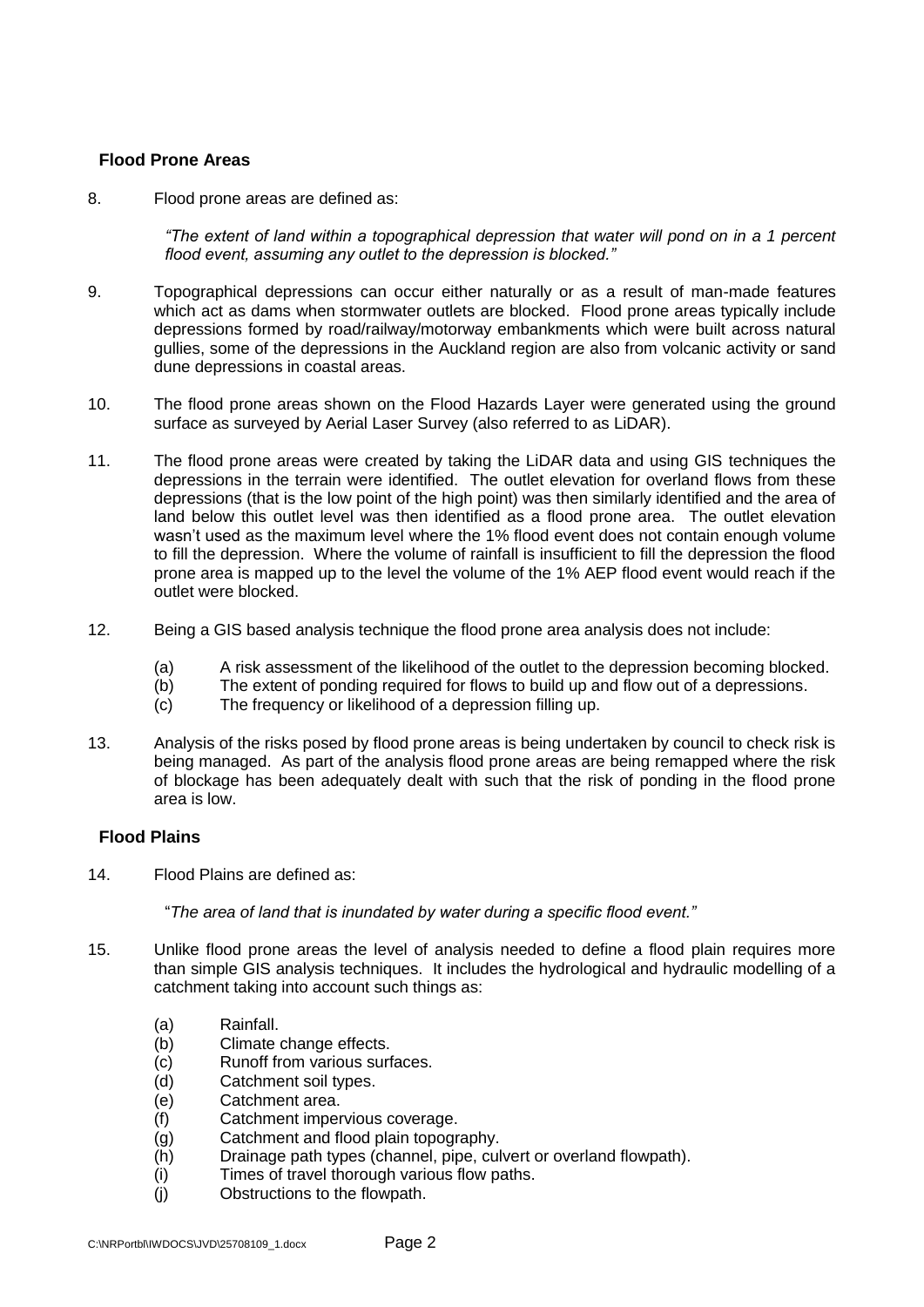- 16. Inputs to the definition of flood plains, includes (amongst other things):
	- (a) Rainfall statistics.
	- (b) Climate Change predictions.
	- (c) Catchment and subcatchment area definition.
	- (d) LiDAR data
	- (e) Specific on-site survey data.
	- (f) Aerial photographs.
	- (g) District Plan information land use current and future.
	- (h) Soil maps.
	- (i) Soakage information.
	- (j) Pipe size, level and location information.
	- (k) Stream cross-sections, including bridges and culverts.
	- (l) Roughness coefficients for the various flowpaths.
	- (m) Building types and floor elevations.
- 17. The complexity of drainage systems (in particular the urban ones) mean that they need to be analysed using computer based numerical analysis or modelling techniques. To achieve this analysis computer based models have been constructed for various catchments within the Auckland Region since the mid 1990's. Since that time modelling methodologies have evolved as knowledge has increased and computing power, memory, speed and analytical techniques have improved.
- 18. The Auckland Council has developed and uses a Flood Modelling Specification (2011) to obtain flood modelling results base on consistent modelling methodologies and results. This specification has been developed to address the historical variations in approach across the region, and removes the consequential uncertainty in reliability or consistency of the outputs. All new modelling is required to be carried out to this specification, however, to date, not all catchments have been modelled using this specification. Currently the most extreme event modelled is the 1%AEP event. We have noted these specifications have been adopted as a basis for modelling by a number of Council's around the country.
- 19. The flood plains mapped have been derived from a series of sources and assessments ranging from the coarse to the detailed. The coarse assessments provide useful information for development assessments whereas the detailed ones identify existing issues and can be used for optioneering studies to refine options to mitigate existing or anticipate future flooding issues. Generally, the more coarse models are more common in the rural areas. These rural areas typically have more limited drivers for detailed modelling as there would usually be free of buildings within the flood plain or not subject to growth pressures.
- 20. Whatever the model source or detail it does need to be noted that the flood plains are mapped on a catchment wide basis. That is, there can still be some uncertainty of the information, particularly around the fringes of the mapping. While every effort is made to inspect individual properties there can still be some questions raised about individual properties. When a potential issue is identified the Council carries out site specific assessments and where necessary the flood plains are modified to suit the results of the site specific assessment.
- 21. There are 233 catchments within the Auckland region, 103 urban and 133 rural. Of the urban catchments 47 currently have detailed models completed for them and a further 36 are currently being modelled. The remaining 20 urban catchments are scheduled to be started over the next two years. The priority for commissioning the detailed models is for those with the most buildings in the flood plains or those in areas subject to imminent growth drivers to be targeted first.